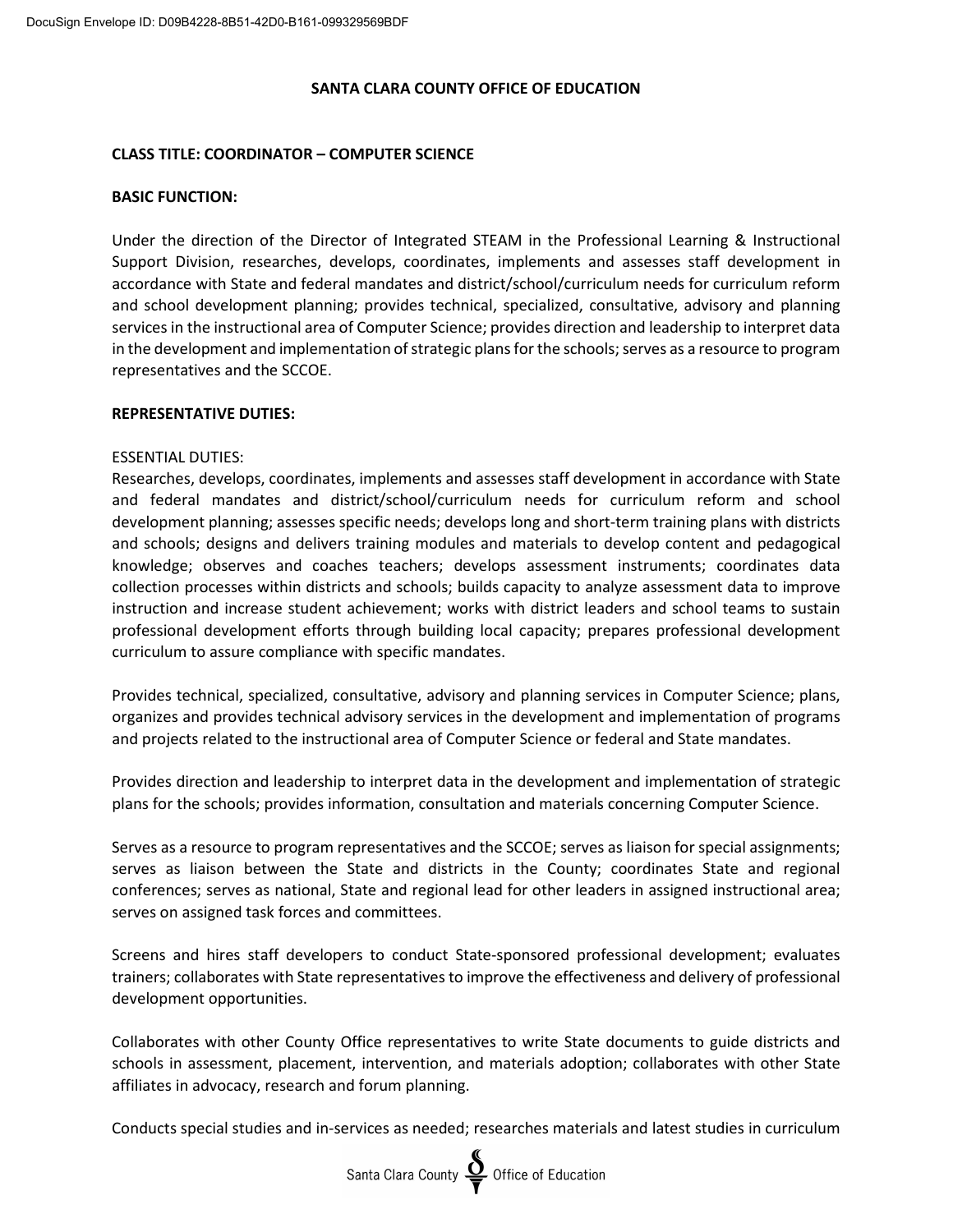### **Coordinator – Computer Science continued Page 2**

and pedagogy; monitors legislation related to Computer Science and assures compliance; maintains current knowledge of educational and leadership literature.

Works with other County and district subject area coordinators and members of other departments to present cross-curricular applications of research and pedagogy; coordinates monthly regional leadership meetings and annual regional conferences.

Provides technical information and assistance to the Director regarding assigned functions; assists in the formulation and development of policies, procedures and programs; assists with departmental and divisional planning activities.

Prepares and maintains a variety of narrative and statistical reports, records and files related to personnel and assigned activities.

Participates in the development of the annual preliminary budget; analyzes and reviews budgetary and financial data; controls and authorizes expenditures in accordance with established limitations; manages grant applications and provides support to districts, schools and the SCCOE in applying for grant programs as assigned by the position.

Operates a computer and assigned software programs; operates other office equipment as assigned; drives a vehicle to conduct work as assigned.

Attends a variety of conferences, departmental and inter-departmental meetings as assigned; provides subject area expertise and technical assistance as needed; attends and participates in SCCOE recognition events.

OTHER DUTIES: Performs related duties as assigned.

# **KNOWLEDGE, ABILITIES AND COMPETENCIES:**

KNOWLEDGE OF:

K-12 curriculum and public-school environments; Pedagogical content and specific content of assigned instructional area; Researching, synthesizing, writing and marketing training programs for assigned instructional area; Training methods, program planning, instructional techniques, adult learning, and group facilitation and dynamics; Collecting and assembling data and navigating assigned software systems; Budget preparation and control; Technical aspects of field of specialty; Oral and written communication skills; Applicable laws, codes, regulations, policies and procedures; Interpersonal skills using tact, patience and courtesy; Operation of a computer and assigned software.

ABILITY TO:

Research, develop, coordinate, implement and assess staff development in accordance with State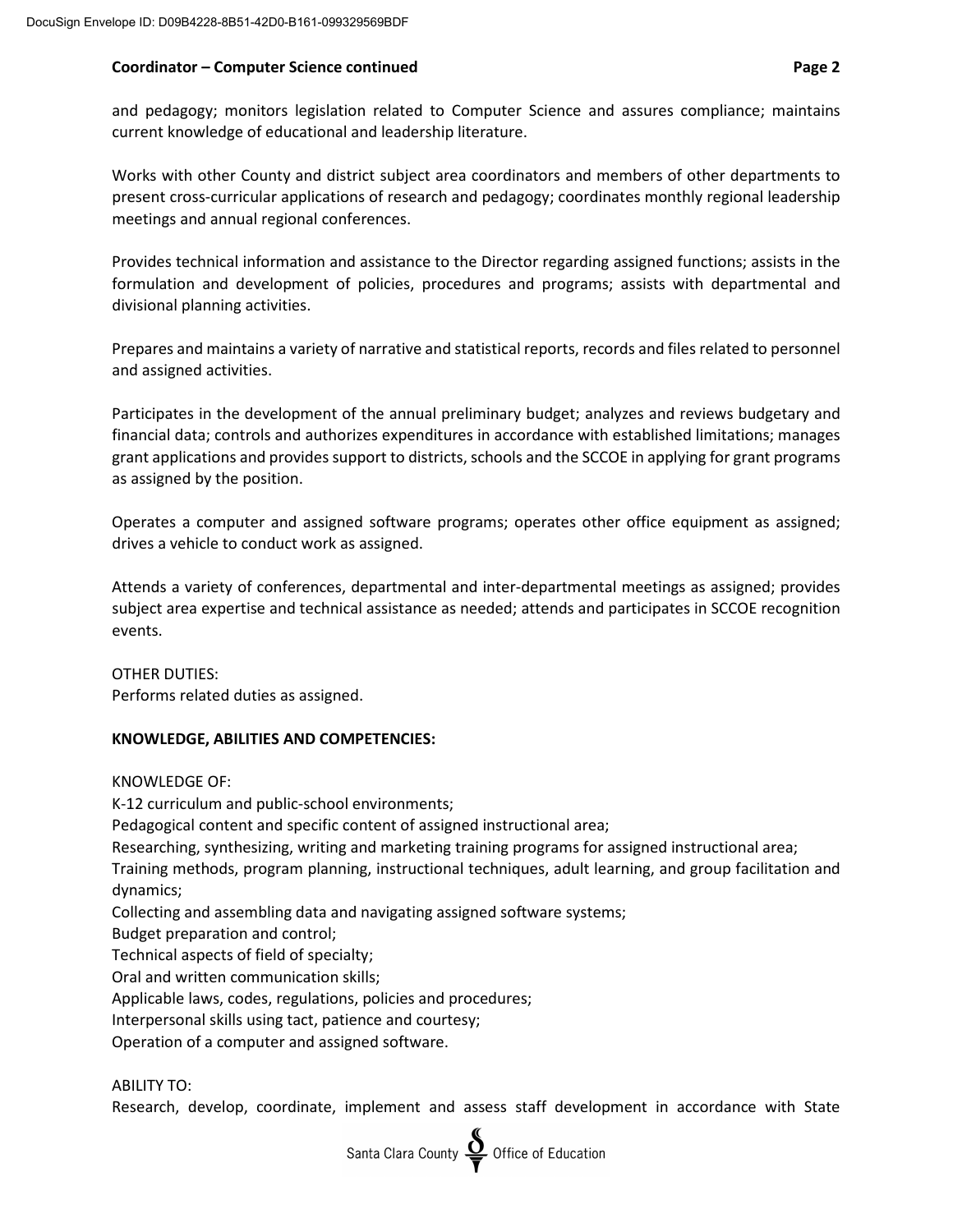# **Coordinator – Computer Science continued Page 3**

mandates and district/school/curriculum needs for curriculum reform and school development planning; Provide technical, specialized, consultative, advisory and planning services in Computer Science; Provide direction and leadership to interpret data in the development and implementation of strategic plans for the schools; Serve as a resource to program representatives and the SCCOE; Conduct special studies and in-services; Coordinate large professional development institutes and conferences; Communicate effectively both orally and in writing; Interpret, apply and explain rules, regulations, policies and procedures; Establish and maintain cooperative and effective working relationships with others; Operate a computer and assigned office equipment; Analyze situations accurately and adopt an effective course of action; Meet schedules and timelines; Work independently with little direction; Plan and organize work; Maintain records and files; Prepare comprehensive narrative and statistical reports.

### **LEADERSHIP TEAM COMPETENCIES:**

Develops and fosters effective individuals and teams;

Operationalizes the organizational vision, mission, goals, shared values, and guiding principles;

Demonstrates emotional intelligence;

Models inclusive, effective, and authentic communication;

Applies knowledge of the intersectionality of race, equity, and inclusion;

Builds and sustains positive, trusting relationships;

Conducts SCCOE operations with the highest moral, legal, and ethical principles.

# **EDUCATION AND EXPERIENCE:**

Any combination equivalent to a master's degree in education, Computer Science, or related field and five (5) years of teaching experience, including increasingly responsible experience conducting professional development activities.

# **LICENSES AND OTHER REQUIREMENTS:**

Valid California Administrative Services Credential or currently enrolled in a program Valid California Teaching or Pupil Personnel Services Credential Valid California driver's license

# **WORKING CONDITIONS:**

ENVIRONMENT: Office environment Driving a vehicle to conduct work Evening or variable hours to attend meetings or conferences